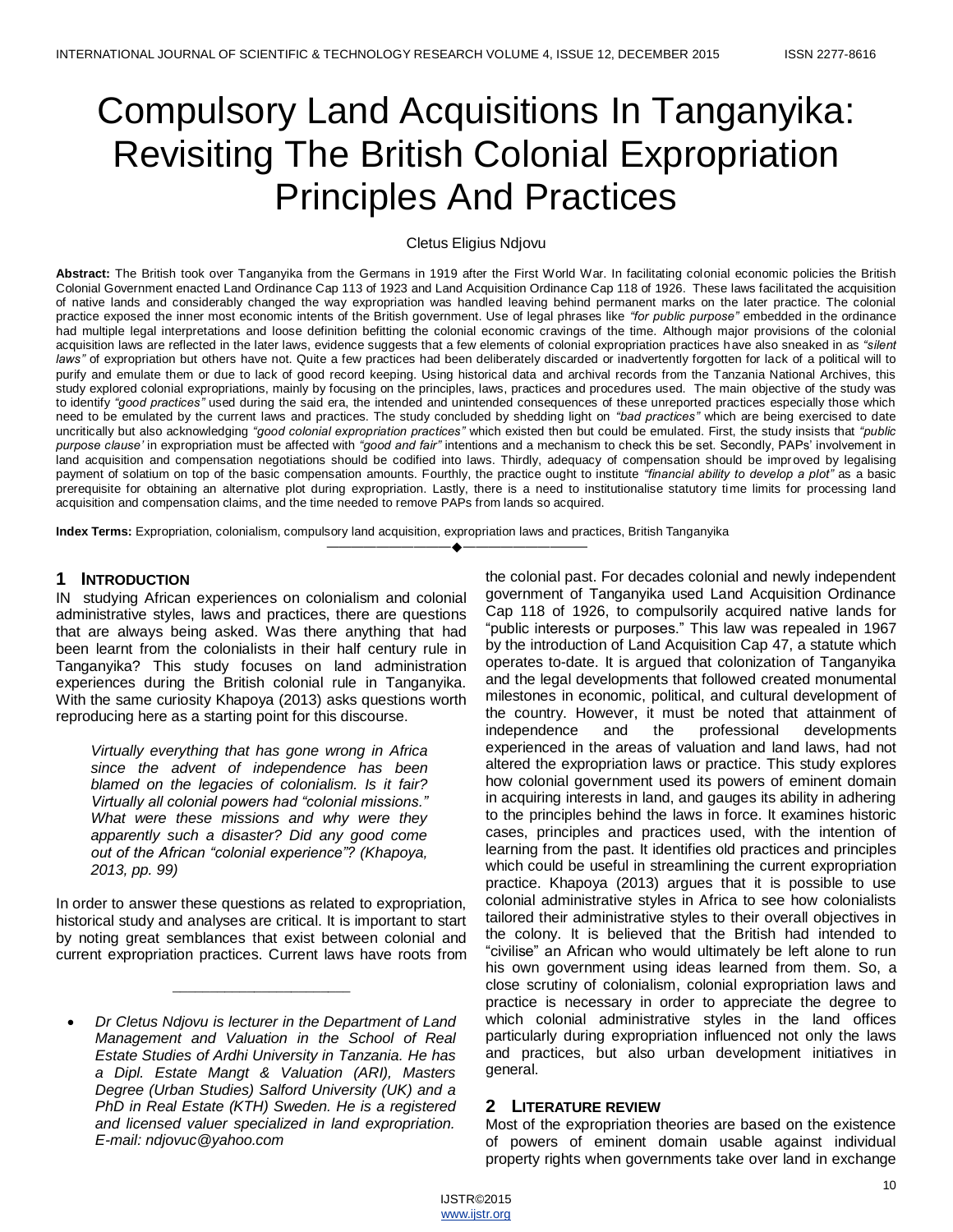for compensation. Numerous studies describe these powers of the state in expropriating private interests in real estate for public interests (Denyer-Green, 2014; Knetsch, 1983), sometimes meant to enhance greater equitable distribution of land, as an economic resource (Lichfield, 1980). Although some studies have explored current problems in the expropriation process (Alterman, 2007; Crawford, 2007; Plimmer, 2007; Kakulu et al., 2009; Kironde, 2009), only a handful like Sarkar (2010) managed to use a historical perspective of events in trying to learn good aspects of the past in terms of laws and practices, as compared to the current ones. Procedures set by the colonial laws were considered important in ensuring colonial economic policies were implemented. Guided by the statute and improvisations made through land office practices, colonial officers struggled to implement land expropriation for public purposes with a series of challenges and unanswered questions most of which were unavoidable. In which way did the expropriation procedures facilitate the acquisition of lands in colonial Tanganyika? Which "public" were these colonial ordinances serving and benefited? How fair were the laws and in which way did they facilitate colonial expropriation? Were the compensation payments done fairly, adequately and as promptly as required by the laws? Answers to these questions are sought in this paper. Studies by Mphwehuka (2012), Furaha (2009), Mpogole and Kongela (2008) Ndjovu (2003) and many more have focused on land acquisition in Tanzania with special emphasis on how specific land acquisition projects were implemented. There is no work that has dwelt on the colonial expropriation, maybe for the lack of interest on colonial issues or shortage of adequate historic data. Many of the specific expropriation analyses done, attempted to focus on the processes which were largely affected by procedural delays and inadequacy of compensation amounts. This paper makes a significant shift and contribution to the existing body of literature by gathering experiences from the past during which colonial ordinances were employed to acquire land for public use. The current law i.e. Land Acquisition Act Cap. 47 of 1967 which replaced Land Acquisition Ordinance of 1926, was enacted in a different socio-economic and political environment and therefore had different objectives. This study clearly distinguishes between aspects of acquisition and those of compensation which are often, though mistakably, discussed collectively and compares the two scenarios from the historical perspectives of the law and the practice.

# **3 DATA AND METHODOLOGY**

A large portion of this work utilizes data and information collected at different times between 2003 and 2013, from the Tanzania National Archives Offices in Dar-es-Salaam. Data was extracted from different booklets and files that had been de-classified and are now open to the general public. However, supplementary information was later collected from the Ministry of Lands, Housing and Urban Development in Dar-es-Salaam. Preliminary archival data and information obtained from the files dictated to a large extent the scope of the work and aspects that were used in evaluating and comparing the colonial expropriation procedures and practices that were scrutinised in periods extending between 1919 and 1961 and a short post-independence period up to 1967. In order to ensure consistency, systematic synchronization of the collected data from various files, booklets, and government circulars, specific content analysis and synthesis of the data

was systematically undertaken. Ethnographic approach was adopted in which archival sources were utilised to facilitate the re-construction of the expropriation practices of the colonial past. It is unfortunate that due to the passage of time it was not possible to collect the experiences of people who had worked in the then local authorities or central government during the period in question, to prop up the scenarios seen in the documents referred.

# **4 ANALYSIS AND DISCUSSION OF RESULTS**

Evidences collected illustrate that colonial expropriation procedures were based on the laws and practices developed then. However, some of these procedures were later inherited in land administration offices, as bona-fide practices shared and followed dogmatically by the officers. Land Ordinance Cap 118 of 1926 addressed procedural aspects of acquisition and compensability aspects of the affected persons, while practices, evidenced through in-file communications in terms of minutes, internal memoranda and letters, routing slips indicated what local and government officers could do or could not do. This study discovered that in the colonial land administration, many officers were involved in expropriation exercise. Land officers, valuers, town clerks, African Affairs Officers at the local councils etc. all were involved in determining the legality of proposed acquisitions by analysing the purposes for which acquisitions were intended, identified those who deserved compensation, undertook valuation of the affected properties and, generally oversaw the acquisition processes. Like other expropriation cases worldwide, private lands were only acquired where a strong case existed for the government to believe that the purpose for which the acquisition was being done was "public," significant and legally justifying the use of powers of eminent domain as observed by Brown (1991) and Denyer-Green (2014) elsewhere.

## **4.1 Colonial Interpretation of the "Public Purposes" Clause**

Colonial interpretation of "public purpose" seemed to have been very wide and included among others, adding a "sanitary lane" to some plots, construction and widening of roads; eradication mosquito breeding grounds in the anti-malaria campaigns; develoment schemes for residential settlements; public housing especially for Europeans; public water supply projects; harbour expansion programs; construction of factories, and many more. Using today's metaphor, it is clear that some of the so-called "public purposes" were unjustified because they included "non-public" programs meant to perpetrate colonial predatory policies like racial segregation and systematic economic deprivation. Such exploitative ―purposes‖ raised scepticism among the affected people, especially native Africans. In many of the acquisition cases, the affected people had to agree not only to the proposed land acquisitions, but also to the compensation amounts. If no agreement was reached, such cases were sent to the High Court for a decision which in most cases was not in PAPs' favour. Normally, colonial land office organised and oversaw expropriation processes by identifying the proposed acquisition area, compensable third party interests, and issued notices of the intention to acquire before actual land repossession took place. Despite considerable legal clarity "public purposes" clauses were often misinterpreted or and manoeuvred as exemplified in the case of Kisutu demolitions undertaken in 1935. In 1935, forty huts on un-surveyed land at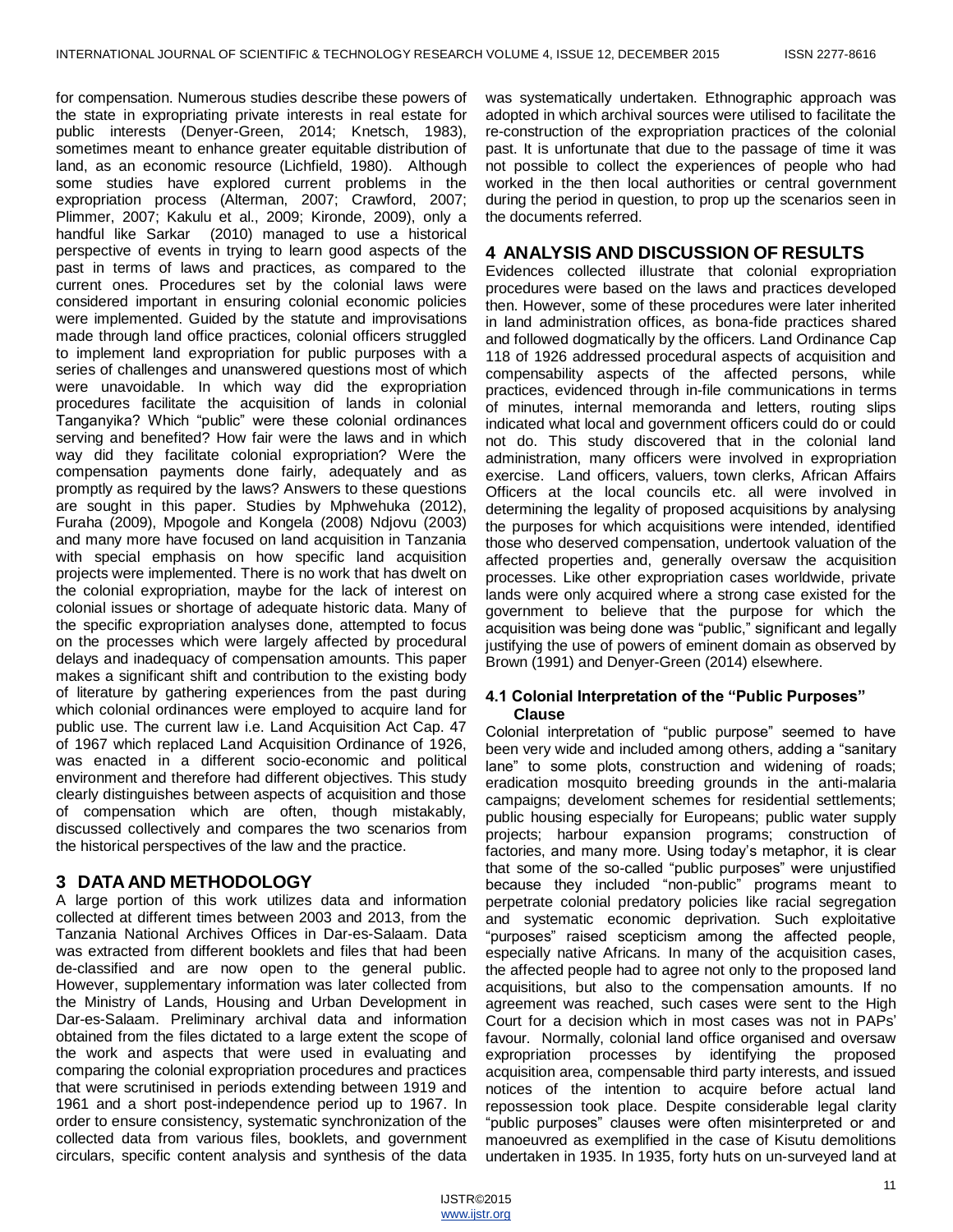Kisutu area had to be acquired for demolition in order to give way for some "other developments." Project Affected Persons (PAPs), all of whom were native Africans, doubted as to the real purpose of the intended acquisition by the colonial government. Although dilapidated housing conditions at this area had been there for many years, it was not until there was a story covered in the Tanganyika Herald published on  $16<sup>th</sup>$ Saturday, February 1935 on the "nuisance" in the said area, that the so called "problems" got exposed and the area immediately earmarked for acquisition. The decision to remove that settlement came as the result of exposed "problems" as observed in a letter dated 22<sup>nd</sup> February 1935, from the Hon. Chief Secretary sent to the Commissioner of Police overseeing the demolition, where the former wrote the following:

> *"The area, for years past, has been under close police supervision, particularly at night, but the only solution would be to remove the settlement altogether, for until this is done despite all the efforts of the police, this nuisance is bound to continue"*

Although these huts had to be demolished, owners and occupants, who had lived there for a greater portion of their lives and had enormous interests which were being infringed, had to be compensated contrary to the opinion of Dar-es-Salaam local authority officials. To this local authority dealing with the removal of unwanted settlements, the biggest hurdle was the unavoidable "compensations". In order to go around the compensation problem, it was suggested that the government was to demolish the huts assessed at Tshs. 6,800/= each, using its own annual budgetary allocations and recover these costs when surveyed plots at Kisutu area were sold to prospective developers. Despite the powers of eminent domain which were inherent in the government of the day, officials of the colonial government thought that reasons given to justify demolition of the settlement were not strong enough and could be easily "misunderstood." On  $7<sup>th</sup>$  June 1935, the Chief Secretary on a second thought had to put the issue in its right perspective. "Morality problems and other evils" in the settlement which were regarded as the main reasons for the proposed demolitions, were put aside and "socially acceptable" reasons of "unsanitary and dilapidated state of the buildings‖ were advanced instead.. These reasons were technically thereafter adopted as the main arguments for the acquisition and demolition of the said settlement*.* However, arguing against project critics, the Municipal African Affairs Officer Mr. Maddocks kept on stressing that the demolished houses were "dangerous," and residents had brought themselves in that situation by letting their houses get into disrepair. These comments were uncalled for, because it was the same government which did not allow these people to rebuild their houses due to town planning rules because the said area had been planned for medium density flat developments. It was argued that these hut owners could not afford nor fulfil the building covenants required by the Township Building Rules, and hence were forced to move out. Kisutu residents were not satisfied with the government's demolition decision. On 21<sup>st</sup> February 1936, twelve of the displaced Africans on behalf of their fellow PAPs filed a petition to the Eastern Province Provincial Commissioner in Dar-es-Salaam claiming that they had legally owned the land

through adverse possession, and had lived there for over 50 years. They also claimed to have obtained assurances from DCs way back in 1926 and 1930, that their houses would not be sold but would be compensated based on 1934 values, if and when they were to be pulled down by the government. Although the huts were eventually demolished by the government but they were compensated at the then current market rates. The PAPs received alternative plots and free transport and were also permitted to cut and freely collect building materials from the surrounding forests. However, this was only possible because these natives had the sympathy of the Hon. Chief Secretary himself. Experience of the Kisutu case shows that land acquisition was at times manoeuvred for other social and political ends via "public purpose" clauses. Kisutu area, which was un-surveyed and unplanned was to be taken without compensation because land owners had no ownership papers despite their claims through "adverse possession.‖ It was also evident that local government had no budgetary allocation for paying compensation amounting to Tzs. 272,000/= to the PAPs nor did it allow them to repair the huts or give them formal titles for their unplanned land. Rebuilding, repairing or maintaining the huts would have elongated physical life span of the huts, delay their removal and curtail the implementation of the redevelopment schemes for the area. Stringent development conditions were given to the Africans if they wanted to develop those plots and continue to own them. They were required to build high rise buildings which they could not afford. In order to obtain "public" sympathy from all other people except the PAPs themselves, local government advanced morality and public safety arguments which were socially and politically appealing for advocating the demolition of the said areas.

# **4.2 Locus Standi in Colonial Compensations**

In expropriation, compensation claims must possess basic requirements which are legally stipulated that need be to be observed. In Ghana for example, a valid compensation claim ought to specify particulars of claim i.e. interests in land, how such a claimant has suffered as the result of the acquisition, extent of the damage and the amount of compensation requested, and the basis for the calculations of the said compensation (Anim-Odame, 2011). During the colonial rule, owners of land rights which were legally recognized deserved compensation regardless whether the affected property was in a surveyed area or not. However, this was not always the case as seen in the Kisutu demolition case narrated above. Illegal squatters and those who wanted to be double-compensated by a project were usually not considered. Any compensation claimant had to have a documentary proof beyond reasonable doubt as to his or her entitlement. Colonial Governor was required by law and practice to demand a valid, written land title from any claimant before one's claim was entertained in compensation. This rule applied not only to private individuals but also to the government itself. Since colonial government considered it 'fair' to pay compensation for the loss in property rights, it similarly found it important to ensure that such payments went to the rightful affected person(s) and their heirs and not otherwise. In the late 1940s, disputes erupted between individuals and the colonial government which tested government's firmness in observing *locus standi* in compensation cases. There was a case involving some Arabs over Ukonga freehold land, which was earmarked for acquisition. The government which claimed ownership over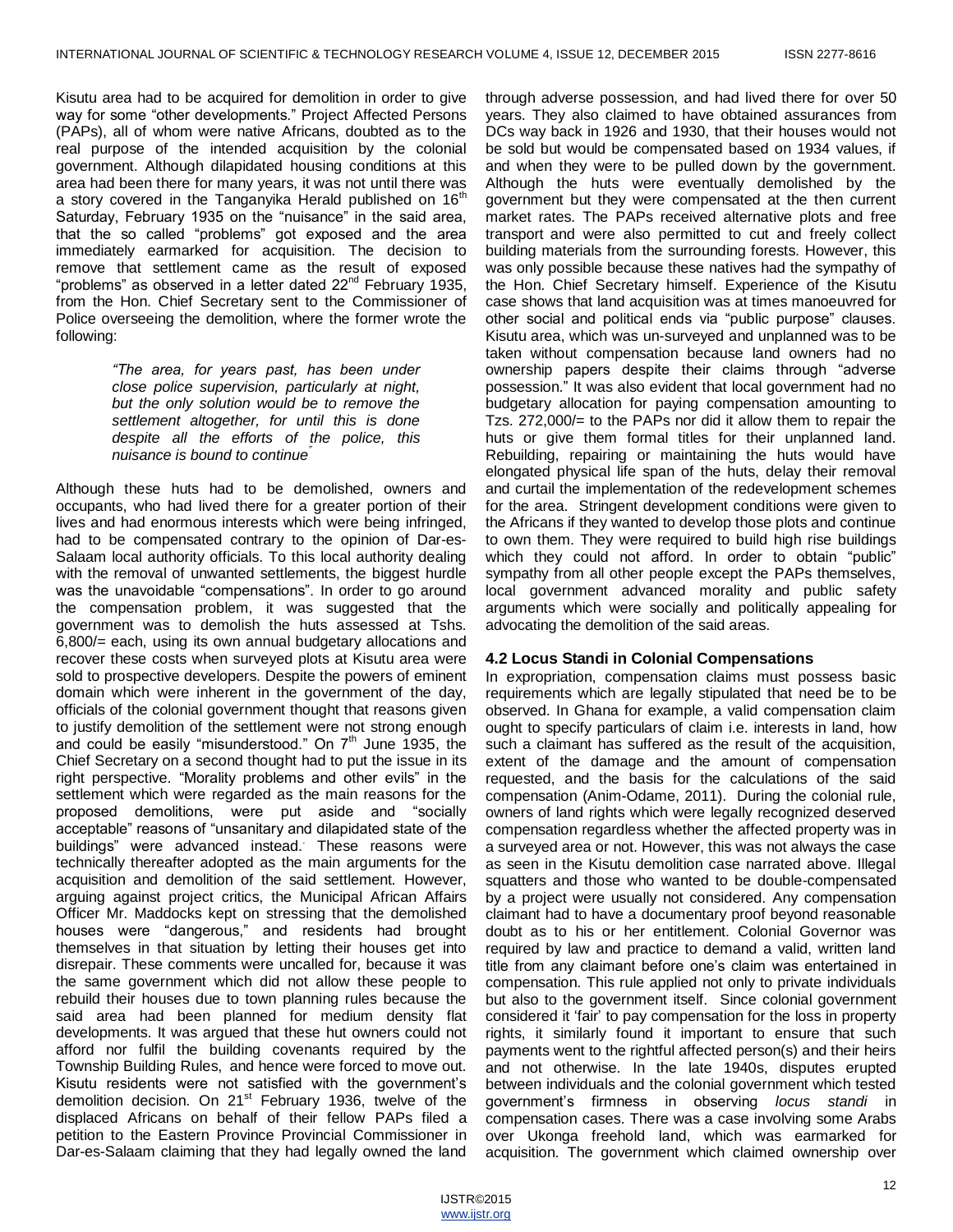the said land could not prove beyond reasonable doubt that it owned it nor did the Arabs. Even without knowing the rightful owner of the disputed land, the acquiring authority proceeded in taking the disputed land as requested by the Commissioner of Prisons subject to sorting out this issue later. In effecting this, compensation for the improvements existing on the land was paid to a special account while following the usual procedures with a hope of identifying the rightful owner(s) of the freehold later. By this, it is evident that the government could acquire interests in property in favour of an applicant who would pay compensation subject to identifying the legal owner of the title over the claimed land. Similarly, in early 1950s when a new 30 acre site for Ukonga Prison and Ukonga settlement was being acquired Aziz and Rizik, heirs of Sheikhs Mbaruk and Mbarak, claimed title over it and accordingly claimed compensation. In this case the government refused these claims on the grounds that those Arabs did not own that land because Germans never issued titles to those communities but only usufructuary rights. If anything, claimants' entitlement would only be to crops and not land due to the nature of rights, unless documentary evidence was produced, which they failed. In order to ensure that land projects were not stalled, colonial government allowed payment of compensation for improvements into a special account regardless of the land's ownership status. Where ownership status had not been determined i.e. still uncertain, payment of compensation for such a freehold land was deferred to a later date when such ownership was unequivocally ascertained.

#### **4.3 Procedures and Methods for Compensation Assessment**

Procedures and methods of valuation for compensation were to a large extent embedded in the Land Acquisition Act Cap. 118, and to a little extent on the office norms and practices which developed thereafter. In determining market values for compensation purposes, Chief Government Valuer was required to consult and receive a written report from any officer of the Public Works, Lands, Surveys, Agriculture, Forestry or Railways Department regarding property values thereon. Similarly, he had to provide acceptable supporting arguments regarding the valuation done and these were to be made available when demanded by the Court." Although Section 14(a) to (c) of the Land Acquisition Ordinance Cap 118 of 1926 provided the basis for assessing compensation, it did not specifically dictate the method to be used or the type of value to be derived at. The legal proviso concerned was quietly interpreted to mean *market value.* Practically, as a result of this vacuum, substantial valuation variances were noted in compensation rates used and values derived at during valuation of buildings using the cost approach and that of crops and trees, using market evidence. Lack of reliable source of data and a uniform methodology, made operational problems apparent. However, as a counter measure to this problem, professional exchanges regarding valuation experiences, information and compensation data became critical and a preferred practice by early 1950s. These inconsistencies noticed in the valuation of buildings and crops prompted the Chief Government Valuer to issue some valuation directives. On 26<sup>th</sup> June 1954, the Director of Lands and Surveys was advised by the CGV regarding the best methods of valuing native houses. The question of maintaining "equity" was quite paramount by using value differentials for

various parts of the townships. It was also proposed that the use of the *"cost of construction method"* be introduced because DCs, who sometimes acted as valuers, were quite conversant with the costs of construction rates for various types of buildings prevailing in their own localities. It was noted that the cost method using "so much a square foot was simple, quick, easily understood by anybody and could, with practice, produce completely accurate results and therefore some guidance was critical. Valuation guidelines issued by the CGV comprised of eight classes in different age groups with categorizations according to the building materials used. These guidelines became applicable for all major components of a building and provided approximated values per square foot of the superficial area of a building in question. Together with their accompanying notes, these guidelines had some far reaching implications for they are seen in the reports of so many valuers to date. During colonial period, equity and fairness was said to have been considered in valuation assessment. It was argued that if property assessments for various purposes, including expropriation, were to be equitable, compensations in various parts of township and valuation of similar properties must not only be similar but also must differ as a result of differences in location and rent earning capacity. This valuation approach proposed by the CGV was rather simple for DCs to cope up with. However, with regard to the actual assessment of the value of properties in an area with little or no site values, the cubing system which was being used to be abandoned because it was inappropriate and none of the natives or Asians knew what it all meant. Generally, it can be said that the cost method of valuation was said to be simple, quick, easily understood by everybody and with little practice it produced relatively accurate results. *Besides the buildings, acquisition of land often included crops and trees. These assets had to be compensated as a result of either being in the area to be acquired or having been destroyed during preliminary investigations prior the intended acquisition. In both cases, individuals were entitled to compensation. It was up to the aggrieved persons to make formal requests to the government specifying the extent of crop damage, compensation rates to be used and the amount of compensation. All these issues that have been highlighted formed a basis for compensation negotiations. Apart from all other loss-related costs, claimants incurred other types of costs for which they demanded compensation. Such costs included money paid out as ground rents or lease rentals on rented accommodation or costs of labour employed just before the destruction or notice of the destruction of the crops and trees, was issued. It was certain that such "damages to crops could not be assessed well in advance" and therefore they were to be assessed for payment afterwards i.e. after destruction. Where there were disputes regarding the amount or the tree count, representatives of the government and that of the client verified the figures by always recounting the crops and recalculating the compensation sums jointly, so as to resolve the cases within reasonable time. However, where the parties failed to agree, lawyers were called in to assist.* 

#### **4.4 Compensation Payment and the Role of an Incoming Occupier**

Compensation payment has always been shrouded by a number of sensitive questions. First, who pays compensation on acquisition of land for public purpose and secondly, what roles does an incoming occupier play. It was apparent that in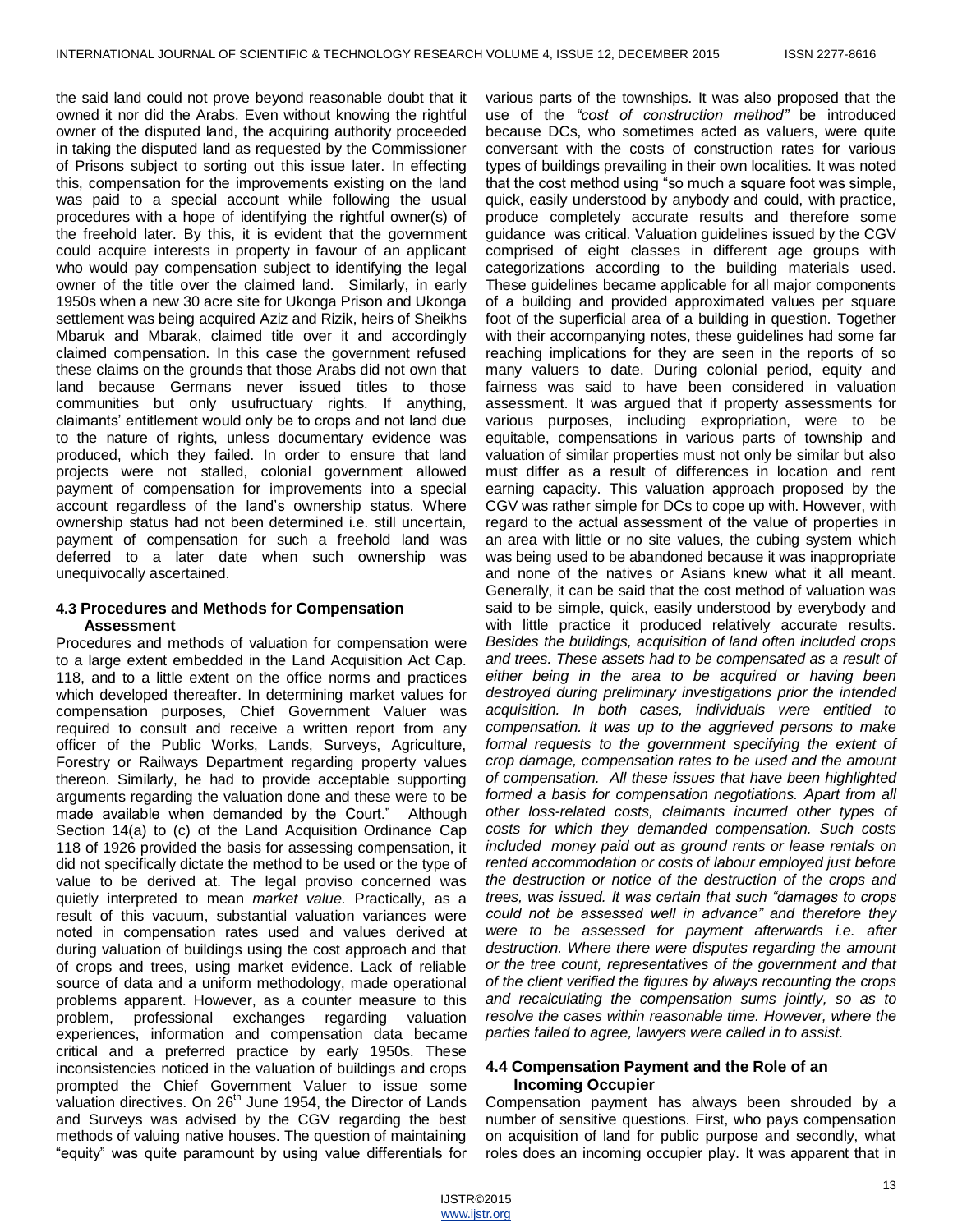the colonial practice, the incoming occupier had to shoulder the responsibility of paying compensation to the outgoing occupier or the affected party, regardless of his status. For the purposes of public interest, the government had to pay compensation when land was being acquired. However, where the government failed to pay compensation alternative arrangements were sought. Landowners were occasionally allowed to sell plots from their lands that had been designated for a planning scheme with explicit procedural instructions from the government. The acquisition of land for Upanga Development Scheme, which involved land of one Kidata bin Abdullah, provides a good example in this respect. In 1950, the government wanted to take Kidata's land on Plot 64 Flur III Dar-es-Salaam, measuring 150,512 sq. ft. with title CT 6826 without family's consent nor compensation payment because the government did not have the money at the time of acquisition. As an alternative, the family requested the government to allow them sell the land it lawfully owned, to anybody because the government was not capable of paying compensation then. This proposal which was accepted by the government but Kidata's family had to pay for land surveyors sent by the government. The family was similarly required to sell those plots at "market values" when they were ready and pay a tax of 3% of the sale value to the government. This deal got the consent of the Municipal African Affairs Officer before being executed. To many observers the deal looked "fair and reasonable." In another case in which the government could not pay compensation, a different strategy was used. In this case, buildings on the land to be acquired were sold for demolition before planned and surveyed plots were prepared and eventually sold to prospective developers, to not only to recover planning and surveying costs, but also pay for compensation costs. In 1935, the Commissioner of the Eastern Province, when resolving the compensation problems facing residents of Kisutu, an area earmarked for demolition, proposed a strategy to the Land Officers:

> *…It might be desirable as a first step to sell the buildings for demolition purposes and thereafter to put the plots to sale…The best way to effect this would be for the Government to compensate the hut owners and have the huts demolished. The cost of this should then be recovered by charging a premium on each surveyed plot as it is taken up. I am unable to say, however, what demand there will be for the plots already surveyed when they are cleared of the huts.*

Besides paying monetary compensation, sometimes the government had to allocate alternative building plots for all displaced people provided they demonstrated their ability to build. In 1948, a Makuburi resident, a displacee of the area, was to be compensated and receive an alternative plot because his land was acquired for public purposes. The local Wakili Mpamba, acting in consonant with the government policy and directions of the day refused to sign papers belonging to Iddi Ali because he did not show him the Tshs 300/= demanded as a proof of his financial ability to build on a plot to be allocated by the DC. Without Wakili's signature, which was important in ascertaining one's financial capacity to build, the DC vowed not to allocate any building plot. Mr. Iddi Ali lamented in a letter to the DC that he did not have the

required amount but still his land was being taken and had nowhere to go. Reiterating the position held by the Wakili, the District Commissioner of Uzaramo insisted in his reply to Iddi:

*"If a man has no money to build a house he should rent a room and not build a small "banda" which is forbidden in the township. He can build what he likes outside the township but not inside the boundaries, only proper houses are allowed."*

# **4.5 Time Limits to Compensation Claims**

Regardless of the length of the expropriation exercise, compensation claims could not be received by the acquiring authority indefinitely because this would have jeopardized the execution of the intended projects. So, as a colonial rule, compensation claims had to be registered by an aggrieved as soon as possible to ensure that "justice" was obtained on time because *"justice delayed is justice denied."* It was apparent that after a certain period such claims were not entertained any more. In 1953, Salima d/o Mohamed had her coconut trees destroyed during the execution of one of the government projects and had to be compensated. Two years after compensation had been paid to all other affected people, this lady complained regarding inadequacy of compensation she received due to "outdated rates" and undercounting. Salima's lawyers Messrs Dharsee & Mc Roberts argued for higher compensation rates in favour of their client but the Dar-es-Salaam District Commissioner rejected those claims. Although he seriously sympathised with the affected woman, he emphasized on the validity of period within which a discontented claimant ought to present his or her demands:

> *Salima was obviously at fault in not pointing out in the first instance that the number of trees for which she received compensation was incorrect. Had she protested and produced her annoyance at the time, the matter could have been rectified then, and she would have received her money for the correct number of trees along with the other recipients. It is surely the responsibility of the owner more than anyone else to see that she receives just compensation for her property. As she was negligent, I cannot see the Government is in any way to blame.*

# **4.6 Salvaging Building Materials**

Building materials like bricks, timber, corrugated iron sheets, door and window frames and shutters are items that can be removed from a building to be demolished. According to the colonial practice, once properties have been acquired and compensated, it was the discretion of the acquiring authority to allow PAPs to salvage their building materials. It was a common practice to allow PAPs to take with them used materials to enable them build "new" homes elsewhere, probably on the alternative plots allocated. This practice originated at the time when building materials were scarce especially during and after the World War I. During this time the affected people could not either afford or find building materials to buy for reconstructing demolished houses from compensation payments received, mostly because of the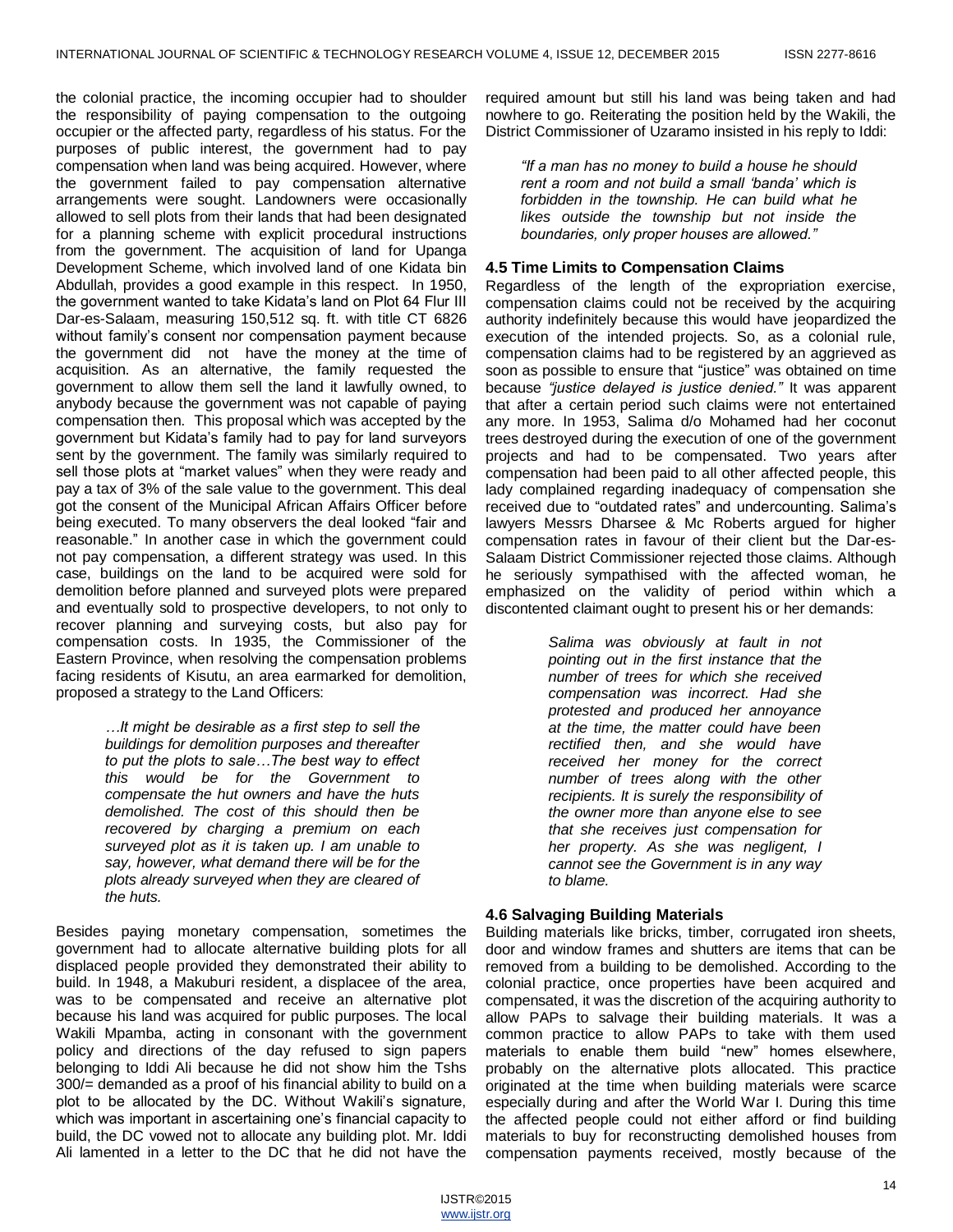building materials were very scarce and compensation payments received was either were delayed or so meagre. So, by allowing PAPs to take building materials with them, this helped them to reduce expropriation trauma, expedited their moving out and settling down elsewhere, without making commotions. A three months' period was normally allowed by the acquiring authority for this purpose. However, where an acquiring authority needed a building or a structure he has already been compensated, and an outgoing occupier or property owner insists on having his building materials salvaged, the authority had the discretion of deducting and adjusting the amount of compensation payable to reflect this.

## **4.7 Land Repossession and Policing**

Once land was acquired, it was critical that legal ownership and physical possession of the land in question changed hands immediately. This was to be followed by effective land policing by the new owner to ensure that the previous owner does not illegally prolong his occupation of the demised land parcel and so inhibiting incoming owner from utilizing the acquired land for the intended use. Serious land policing protected the acquired land from squatter invasions especially when there was a period of "visible ownership vacuum" i.e. after acquisition but before the new owner physically takes the acquired land and makes his presence felt. Promptness in compensation payment and removal of the PAPs from the acquired lands were, and still are critical, in effecting land repossession. Delayed compensations due to factors like lack of funds or conflicting interests on the land acquired may ensue as a result of protracted delays in land repossession. It is for this reason that where squatters were reluctant to move physical force was used and where there was an urgent need of having early property possession, special arrangements had to be made by the acquiring authority. Where early land possession was desirable, PAPs were led to accept a financial deal, in some form of an allowance, which would entice them accept earlier surrender and the inconveniences that followed. On a number of occasions PAPs were paid a further 50% payment on top of the assessed property compensation values to entice their earlier surrender of the land acquired or to be acquired. When and where such urgency existed, compensation had to be paid before land was physically taken. This had been the practice in the mining sector for a very long time and the Director of Minerals extended the advice the land sector for them to emulate the procedures for its own advantage. In June 1953, the Dar-es-Salaam Resident Engineer wanted to hurriedly demolish two houses valued Tzs 6,500/= each, located along South Street for the construction of a sewer line. The engineer having been cautioned by the DC that if he wanted to obtain a "hurried entry," first the occupants had not only to agree but also receive a further 50% payment on top of the assessed value. This procedure had to be followed before the intended work started because tenants and subtenants would be disturbed by the proposed works. Available records show that many of these hurriedly done acquisitions did not follow these procedures because the acquiring authorities were always in a rush and had numerous mandatory steps to follow before work started. However, the basic pre-requisites for hurried acquisition as explained above were rarely followed and people could not demand it because it was just a "practice" that had no legal force and after all many of them were less informed about this informal arrangement. Where the use of the acquired land is not

immediate, squatters are known to invade lands which seem to be idle and the acquiring authority had failed to timely and effectively utilize them. When a surveyed plot measuring 5½ acres along Pugu road was allocated to Messrs Sarantis and Panayotopoulos Co Ltd in May 1957, several people were found living in one semi-permanent and 27 permanent huts as ―squatters.‖ When they were asked to move to Temeke, they categorically refused. No existing records could prove that they were the former owners and that they had already been compensated in 1951 and 1952. They were forced to move out. It was evident from this episode that for six years this land acquired by the government for industrial use had been neglected left idle and unattended, until squatters moved in. When dealing with such cases, the government reiterated its official position that squatters and PAPs already compensated were both illegal occupiers of other people's land and would not be compensated. However, trees and crops on acquired lands or on road reserves would not be compensated if its owners continued to use these adjoining lands though where crop owners had to be evicted, then compensation would be paid.

## **4.8 Role of Valuers in Valuing for Expropriation Purposes**

Valuation as part of the colonial expropriation process brought serious operational and technical problems. There was a noticeable scarcity of manpower within the profession for there were very few "valuers" who worked in Tanganyika relative to manpower requirements and there were so many jobs needing their services, many of which could not be executed on time. . As a result of this, a number of non-valuers had to be engaged to "value" properties for various purposes like taxation or rating which in principle had to be handled by professional valuers from the Valuation Section at the Ministry of Lands. However, due to this shortage building-related professionals like engineers from the Public Works Department, had been utilised in valuing buildings as early as 1920s when they were invited for the first time. These engineers valued buildings for a number of purposes including rating. Quite often than not, in order to ensure that valuations undertaken by non-valuers were acceptable, they had to seek external assistance in order to support their "valuation" work. For example, DCs who often undertook property valuations under written instructions from land officers and heads of specific government departments, sought the assistance from "old and prominent people" from the neighbourhoods in which subject properties were located. This external "professional assistance" sought was regarded as critical because it helped "non-valuers" to arrive at "right and acceptable" property values meanwhile drumming up local acceptance for the values arrived at. When the Uzaramo District Commissioner was required to value properties in Ukonga for compensation purposes, he contacted Mndewa Ubaye a local leader of Ukonga for help. He asked him to identify two or three old prominent people, knowledgeable on the property market to help him establish the prices through a discussion before he wrote a valuation report. Similarly, Auctioneers and Court Brokers were often used to undertake valuation of buildings for various purposes, including sale and compensation, on invitations from the DCs. Dar-es-Salaam DC Mr. C. C. Harris had, on many times, employed a renowned auctioneer and court broker Mr*.* Saidi Salim Hariz of House no. 100 Nyamwezi Street Dar-es Salaam, to undertake property valuations. On 29<sup>th</sup> September 1953, for example, he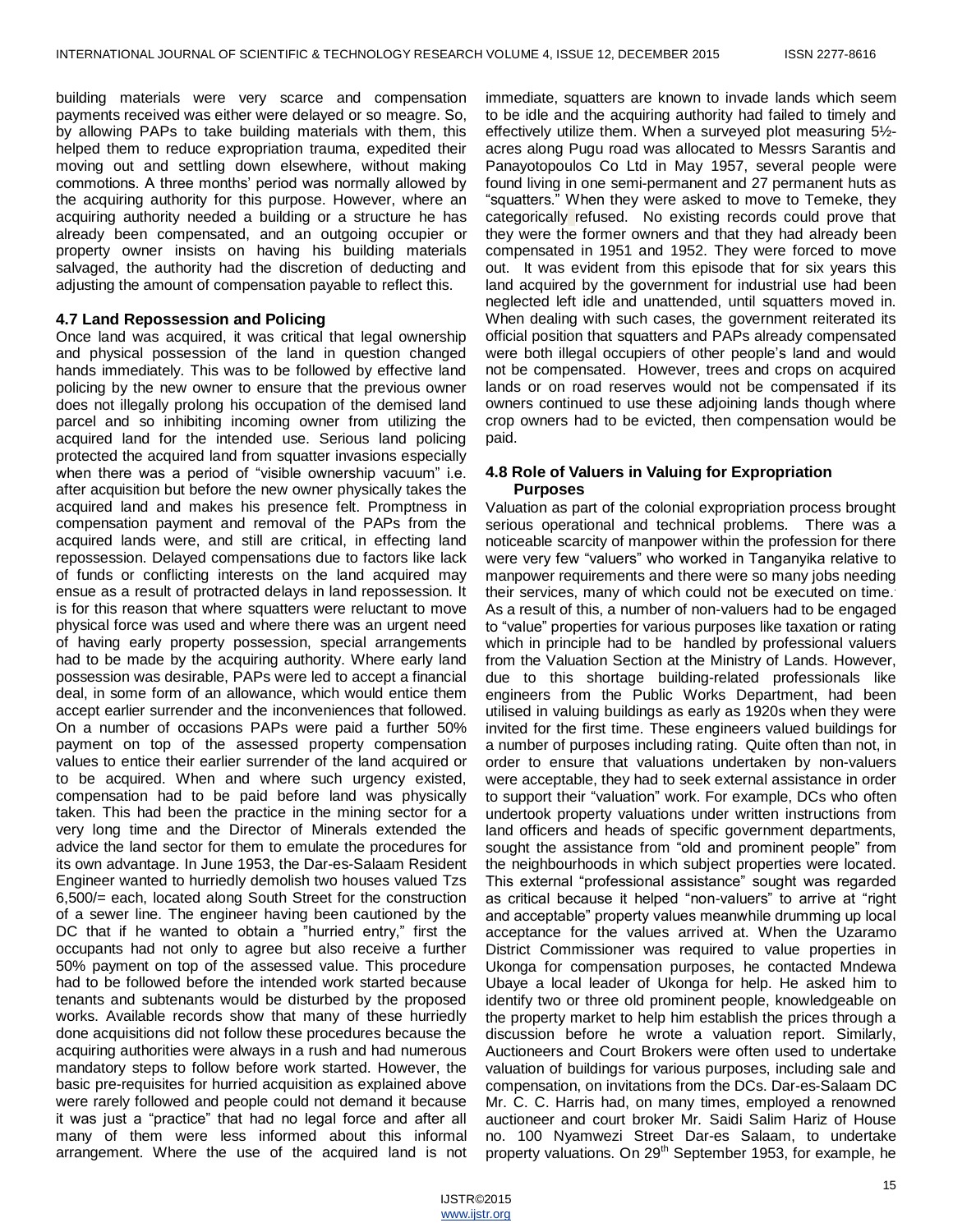asked Mr. Hariz to accompany him and Jumbe of Kinondoni so that they could value two houses on a plot he had allocated to Mr. Hanna Nassif. Likewise, on 16<sup>th</sup> June 1954, the same auctioneer, was, once again invited by Mr. Gondwe on behalf of the Dar-es-Salaam DC, to value two houses in Migombani Street and one in Selous Street.

#### **5 OBSERVATIONS AND CONCLUSION**

A survey of the colonial expropriation law and practice indicate that the principles used then looked fairly good and were not very different from elsewhere. However, it was evident that whatever was being practised was not always fair despite being legal. Although the laws were said to have been followed, seldom were the principles of procedural and substantive fairness adhered to as propagated by theorists on the subject. So, the issue that confronts real estate lawyers and expropriation historians is the question whether the colonial expropriation principles and practice adhered to principles and theories of fairness. Were the expropriations really for public purpose to justify them? Did the colonial government equate unsparingly damage to compensation amounts payable? Were the *locus standi* requirements fair? Were the principles of procedural and substantive fairness followed? Which of the practices, regardless of the pitfalls noted here and there, represented some acceptable principles and practices of good governance that deserve to be emulated? Acquisition for public purpose is one of the most controversial issues worldwide regardless of the era. During the colonial expropriations discussed above, "acquisition for public purposes" was a "legal song" that justified the acquisition of native lands and a reason to expel them from strategic areas. Although the 1926 ordinance specified that for land to be acquired its purpose must be "public," the reality was quite different. The colonial government manipulated this legal provision for its own colonial ends. Expropriation and town planning laws, rules and regulations of the day were arbitrarily used to remove native Africans from some areas through the implementation of segregative laws that included development conditions and zoning regulations which implemented planning zones. Land Officers, DCs and PCs had a lot of powers in defining a public purpose, identifying the 'public' the laws were meant to serve and in deciding the legality of acquisition and compensability of the PAPs. Definition of a "public purpose" was critical in determining whether a particular piece of land was to be taken or not. In the colonial practice, the true intentions for acquisitions were sometimes hazy and concealed and socially appealing reasons were always advanced instead as a scapegoat, especially where and when the "public" intended did not include native Africans or cases where some resistance was eminent or foreseen. Colonial government did not hesitate to deploy the police in dealing with expropriation resistances and pockets of expropriation holdouts. Analyses of Kisutu, Gerezani, Upanga and other expropriation cases indicate that when the colonial government had wanted to remove native Africans from areas they regarded and earmarked as strategic like town centres, 'public purposes and benefits' clause was used . It is evident that the true intent of the colonial government in expropriating such lands was clearly segregative in nature and always had economic and social reasons for justifying the so called "public purpose." It is clear now that the "public" that the colonial government referred to in its statutes, was not the one the African populace

postulated. Principles and rules surrounding the entitlement to compensation *i.e*. *locus standi,* in colonial compensations were clear. Proof of legal entitlement to compensation was critical and for one to deserve compensation one had to have documentary evidence. The Ukonga cases of 1940s and 1950s indicated that documentary proof was important regardless of one's position in the society and its lack rendered claimants undeserving regardless of the location of the land in question. The pre-requisites for compensation entitlements have transcended the test of time and are being practised today but not as strictly as it was in the colonial days. Legal contradictions regarding land ownership on urban periphery exemplifies the current vagueness of the laws and the practice. Town Planning Ordinance 1956 and Town Planning Act of 2000 insist that on the extension of the urban boundaries, customary land rights get extinct immediately and automatically. This means that legally, the villages and houses so engulfed become "squatters" automatically making them "illegal settlements" immediately. Such properties are thereafter regarded as if they were illegally erected on land which did not belong to them but a township. However, the fact remains that it was the urban areas which followed these peri-urban villagers and not otherwise. Legally, this position would have implied that these former customary land owners deserved no compensation. From the current practice it is clear that these original customary landowners would continue to hold their customary rights, as if no township boundary had been extended and no laws existed to extinguish these land rights. These land owners therefore, are always compensated when their peri-urban lands are acquired. These "law-versuspractice‖ contradictions are known but the laws pretend that they do not exist. Colonial post-acquisition procedures regarding salvaging used building materials and the land policing present another practice that is of interest. In order to facilitate an instant removal of the affected people, especially in cases where monetary compensations were delayed, PAPs were allowed to salvage the building materials. With deteriorating economic conditions, this requirement is in great need as it was then. As a result, the practice continues today and much as there is no legal basis to its application, many people have taken it for granted. Similar to the old colonial days, once all PAPs have moved away, the acquiring authorities are advised to undertake regular physical policing of the acquired land and undertake immediate land repossession because such lands could easily be invaded by land mongers and squatters. Colonial compensation assessment was characterised by a participatory approach in which the acquiring authorities and the affected people were at some point involved in the process of value determination. The current valuation process is said to be "undemocratic' because PAPs are not involved. Once a notice of the intention to acquire land has been issued, officers from the acquiring authorities' would come, inspect the affected properties and "disappear" until such a time that "compensation schedule" is produced and compensation is about to be paid. The only people involved in the compensation assessment process are the local or village leaders, district and regional authorities and Chief Government Valuer, all of whom merely "endorse" the valuation reports for payment. It is clear that none of the officials endorsing the reports know the demised properties and hence their endorsement seems to be very "political" or artificial in nature. In the colonial practice PAPs made formal compensation requests regarding the extent of the damages,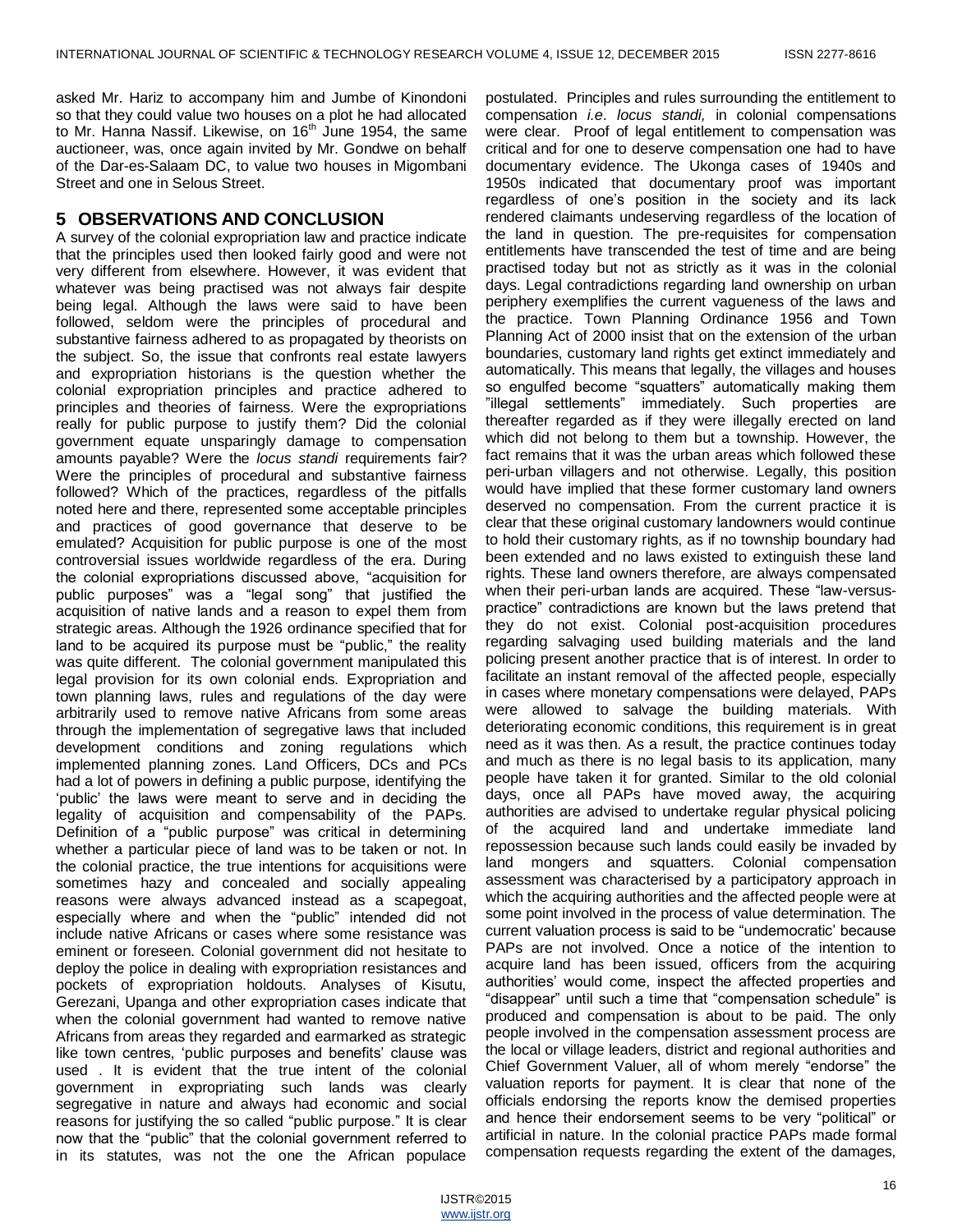the rates they thought were applicable and the amount of total compensation requested, all of which formed a platform for mutual negotiations. Methods, procedures and the resultant compensation values have always been a contentious issue in course of compensation assessment and payment. During the colonial period, the valuation method preferred was the comparative or market sales method when establishing "market value." However, due to lack of expertise and the dormant nature of the property market, this approach had to be complemented by the "cost method." In years that followed land nationalisation, land was said to have "no commercial value." So, attempts to develop vibrant property market were abortive and the use of "cost method" in valuation was automatically and unconsciously promoted, instead of a fairer and a most practical "market value" approach encouraged during the colonial period. This methodological deficiency is still observed to date among valuers who use the *cost approach* despite the existence of a relatively vibrant local property markets. Regarding items to be compensated, colonial practice included "rents" i.e. ground rents or lease rentals on top of compensation for lands, unexhausted improvements or land development, crops and trees that were being compensated. Currently such items are not included in the assessment of compensation payment for the displaced person though it is hypothesised that "disturbance allowance" payable to all PAPs include such inconveniences. Colonial practice was firm on who pays compensation, when such payments were to be made and emphasised on the financial ability of the displaced to build on an alternative plot to be allocated. This was meant to ensure that "good structures" were built in urban areas and not otherwise. PAPs were supposed not only to build but also ensure that all lands allocated to them were affectively built. Where local governments lacked the ability to pay compensation, especially in projects involving "planning schemes," individuals were allowed to sell some of the surveyed plots to prospective developers provided agreed tax was paid to the government and land owners met all planning and surveying costs. Such strategies were critical for ensuring that land ripe for development was not invaded by squatters and spontaneous developments, while land owners enjoyed the advantages of land owning and policing.

# **6 RECOMMENDATIONS**

Compulsory land acquisition for public purposes has been exercised for the past one century and a number of things were noted. First, during the colonial era and the first few years of the post-independence, Land Acquisition Ordinance Cap 118 of 1926 was used extensively. However, after 1967 the Land Acquisition Act Cap. 47 and later in 1999 the two Land Acts were added to the list of statutes that were used in facilitating compulsory land acquisition. Despite the superficial similarities in practice and in the written proviso of the laws governing these expropriations, issues like the "public purpose" for which land was being acquired and the practical interpretation and implementation, indicated a serious divergence with the inner most intent of the two governments behind the "acquisitions" for public purposes. A question that was asked by Khapoya (2013) seemed to be relevant today particularly in the land sector and during the expropriation processes. *"Did any good come out of African (these) colonial experiences?"* Many expropriation-related actions done during the colonial period were seen as good and fair by the British

colonials endowed with "positive and good" intentions and outcomes. To many native Africans, these actions were "bad and unfair" muddled with immoral intentions and negative consequences. From this analysis, it is clear that there is a need to revisit the existing land expropriation laws for the purpose of examining all critical issues, re-test workable solutions that had been applied to various past expropriation situations and include all practical and acceptable procedures in the newer laws. All strategies that seem to have successfully worked during the colonial era and in the postindependence era, but are not written anywhere, should be compiled and codified for use. Among aspects that need to be addressed include:

- i) Introducing strategies that will quicken the expropriation and compensation process by substantially reducing the unnecessary bureaucracy including time taken in the approval of compensation schedules. Currently, all reports for statutory valuations e.g. compensation or property taxation must to be approved based on inherited but unwritten colonial practice, which has outlived its practical usefulness. Contrary to the colonial situation there are many valuers who are now academically and professionally qualified and licenced needing no approval as colonial "non-valuers" did.
- ii) Emulating the colonial practice of negotiating over compensation payable which seemed to be a good thing that ought to be studied carefully and main streamed into the current laws so that PAPs understand the dynamics of compensation assessment and in so doing reduce the possibilities of expropriation holdouts,
- iii) Introducing into current laws the ability to build as a requirement of getting alternative plot during expropriations if effective development of urban plots is to take place in resettlement areas,
- iv) Ensuring the owners of large pieces of land in areas that have been earmarked for planning schemes to be allowed to sell plots after planning and surveying them at their own costs and paid appropriate tax,
- v) Fixing time limits for lodging compensation claims which would not processed after sometime and a claimant would lose his or her compensational rights,
- vi) Ensuring promptness in acquisition and compensation assessment and payment, removal of PAPs and land repossession all of which must be statutorily provided,
- vii) Addressing the issue of inadequacy of compensation by instituting an policy option of paying a solatium on top of the basic compensation at the discretion of the acquiring authority, but this should not be a right for every expropriation project,
- viii) Accepting application for "hurried acquisition" where it is desirable by allowing "topping-up allowances" of some percentage. This should be included in the overall compensation calculations to reflect the inconveniences to be suffered by the PAPs.

Besides having specific recommendations, it is suggested that all past un-officiated practices discussed that were at done at the mercy or discretion of the officials of the acquiring authorities need to be revisited while gauging their usefulness. Similarly, those useful practices that do not deserve to be codified into laws and regulations, could be condensed into a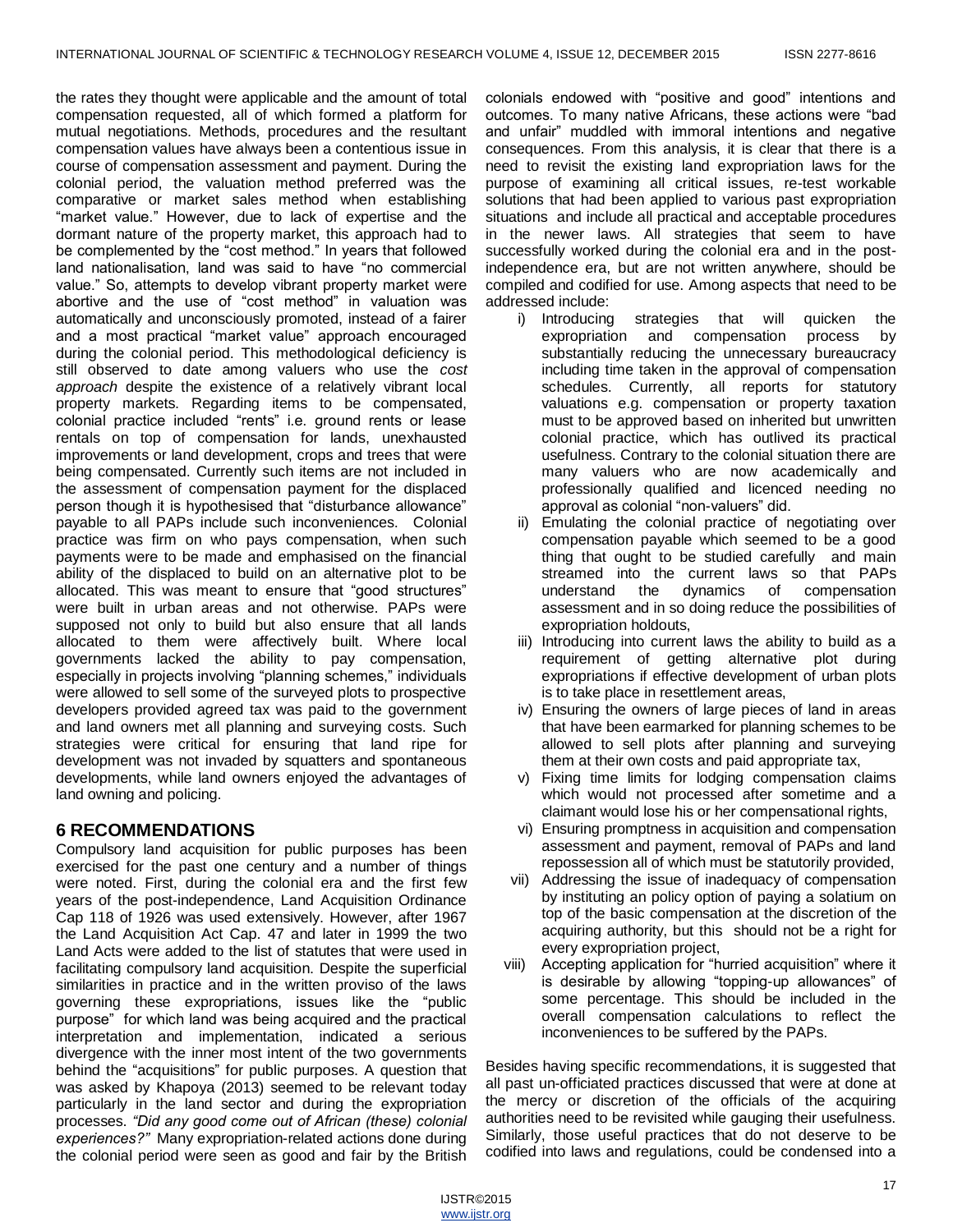form of official practicing handbooks which would provide some standard official practices during expropriation. The British had always boasted of colonizing Africa for sharing their skills, values and culture with the hope that someday Africans would be able to run their own affairs using tools learned from them. One thing is certain from this study that the colonial laws and the practices were fairly instructive and continued to be practically useful in the post-independence era, but it is the inner most intent of the government of the day that seemed to matter and not the legal codifications as such.

## **REFERENCES**

- [1] R. Alterman, The "Legitimate Public Purpose" for Land Expropriation. http;//www.tkk.fi/Yksikot/Kiinteistol/FIG/pdffiles/Alterman\_presentation.pdf, 2007
- [2] W. K. Anim-Odame, "Compulsory Acquisition and Compensation in Ghana: Principles and Practice", Paper presented at the American Real Estate Society Conference, Seattle-Washington, USA, 13<sup>th</sup>-16<sup>th</sup> April, 2011
- [3] A. Anyar and M. D. Nasir-Daud Payment of Compensation for Land Acquisition in Malaysia, Pacific Rim Property Research Journal, Vol.12 No. 3, pp.326-349, 2006
- [4] D. Brown, Land Acquisition, 3<sup>rd</sup> Edition, Butterworth: Sidney, 1991
- [5] N. Chan, Land Acquisition Compensation in China Problems and Answers, International Real Estate Review, Vol. 6, No. 1, pp. 136-152, 2003
- [6] A. J. Crawford. "Compulsory Acquisition of Land South **East** Cueensland, Australia,"http://www.tkk.fi/Yksikot/Kiinteistol/FIG/pdf[files/](http://www.tkk.fi/Yksikot/Kiinteistol/FIG/pdf-files) 070922007 Crawford, 2007
- [7] B. Denyer-Green, Compulsory Purchase and Compensation, Estates Gazette, London, 2014
- [8] H. Darin-Drabkin and D. Darin. "Let the State Control," Urban Law and Policy, Vol 3, pp. 217-27, 1980
- [9] F. Paul. "Intention to Acquire: Examination of the Wet Blanket Effect in the 1997 Kipawa Compulsory Purchase Project for Airport Extension, BSc. Dissertation in Land Management and Valuation, School of Real Estate Studies, Ardhi University, 2009,
- [10] I. I. Kakulu, P. Byrne, and K. Viitanen, Phenomenological Research in Compulsory Land Acquisition and Compensation, Paper presented at the International Federation of Surveyors, FIG, 2009, Edition, (2009),
- [11] J. M. Kironde, "Improving Land Sector Governance in Africa: The Case of Tanzania", Paper presented on the Workshop on Land Governance in Support of the MDGs: Responding to New Challenges, Washington DC, March  $9^{th}$ -10<sup>th</sup>, 2009.
- [12] V. B. Khapoya, The African Experience: An Introduction, 4<sup>th</sup> Edition, Routledge, New York, 2013.
- [13] J. L. Knetsch, Property Rights and Compensation: Compulsory land Acquisition and Other Losses, Butterworth, London. 1983.
- [14] N. Lichfield, "Land Policy: Seeking the Right Balance in Government Intervention - An Overview," Urban Law and Policy, Vol. 3, pp.193-203; 1980.
- [15] G. Maitreesh, M. Sandip, M. Dilip and N. Anusha, Land Acquisition and Compensation in Singur: What Really Happened? Unpublished Paper. 2012
- [16] M. Mpogole, and S. Kongela The Impact of Peripheral Urban Land Acquisition on Indigenous Communities Livelihood and Environment around Uluguru Mountains, Unpublished paper presented at a Seminar at Ardhi University, 2008.
- [17] C. E. Ndjovu, Compulsory Purchase in Tanzania: Bulldozing Property Rights, PhD Thesis. School of Built Environment, The Royal Institute of Technology, KTH, Sweden., 2003.
- [18] F. Plimmer, Compulsory Acquisition and Compensation in UK, http://www.tkk.fi/Yksikot/Kiinteistol/FIG/pdffiles/06092007 Plimmer, 2007.
- [19] S. Sarkar, Land Acquisition for the Railways in Bengal, 1850-62: Probing a Contemporary Problem, Studies in History, Vol. 26, No. 2, pp. 103-142, 2010.
- [20] "Nuisance in Town" in The Tanganyika Herald, of Saturday 16, February, 1935.
- [21] W.-K. Chen, Linear Networks and Systems. Belmont, Calif.: Wadsworth, pp. 123-135, 1993. (Book style)
- [22] H. Poor, "A Hypertext History of Multiuser Dimensions," MUD History, http://www.ccs.neu.edu/home/pb/mud-history.html. 1986. (URL link \*include year)
- [23] K. Elissa, "An Overview of Decision Theory," unpublished. (Unplublished manuscript)
- [24] R. Nicole, "The Last Word on Decision Theory," J. Computer Vision, submitted for publication. (Pending publication)
- [25] C. J. Kaufman, Rocky Mountain Research Laboratories, Boulder, Colo., personal communication, 1992. (Personal communication)
- [26] D.S. Coming and O.G. Staadt, "Velocity-Aligned Discrete Oriented Polytopes for Dynamic Collision Detection," IEEE Trans. Visualization and Computer Graphics, vol. 14, no. 1, pp. 1-12, Jan/Feb 2008, doi:10.1109/TVCG.2007.70405. (IEEE Transactions )